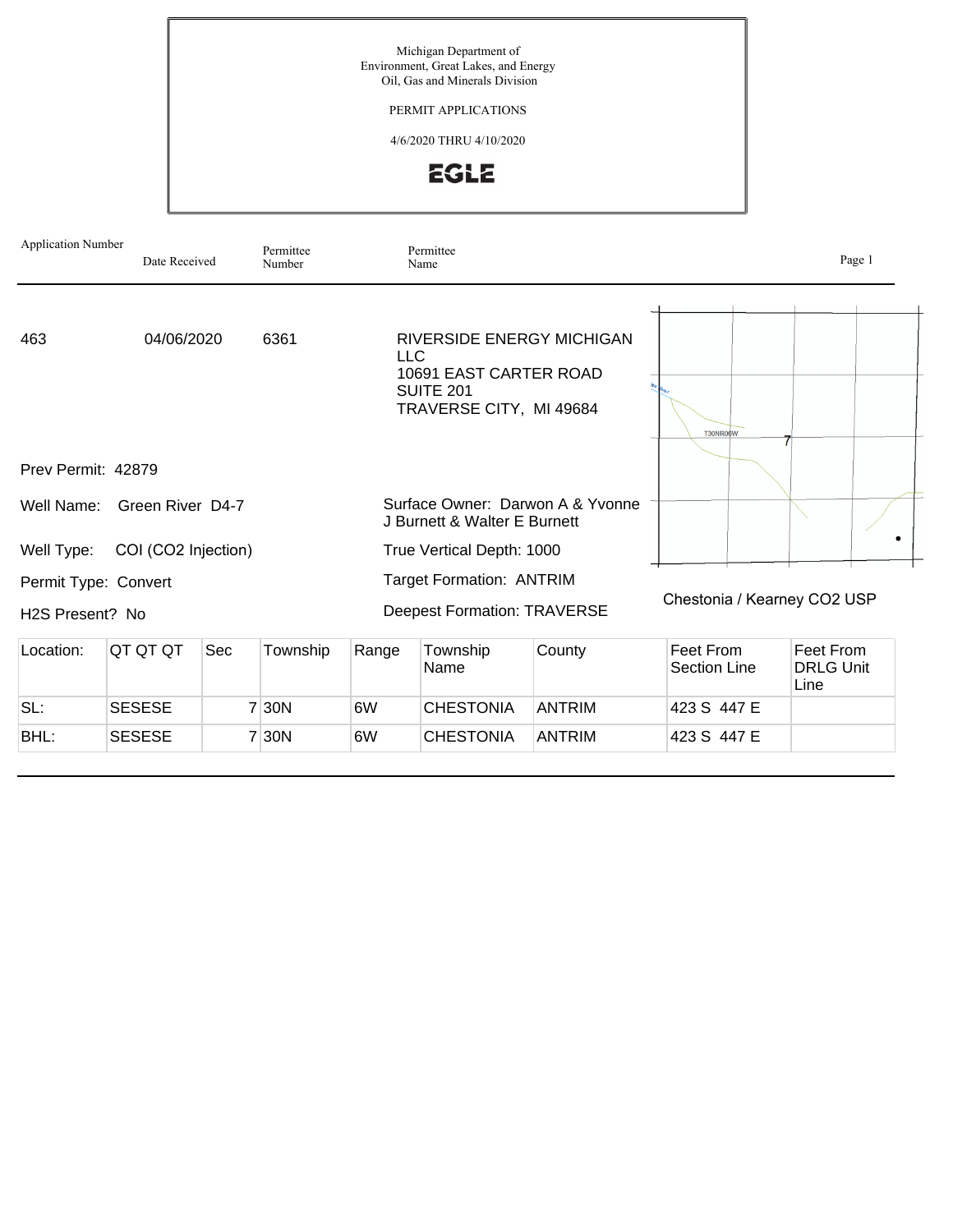Environment, Great Lakes, and Energy

Oil, Gas and Minerals Division

Updated Permits

4/6/2020 THRU 4/10/2020

# **EGLE**

| Permit<br>Number | Permittee<br>. .<br>Number | Permittee<br>Name | Page |
|------------------|----------------------------|-------------------|------|
|------------------|----------------------------|-------------------|------|

#### **PLUGGING INSTRUCTIONS ISSUED:**

58722 6361 RIVERSIDE ENERGY MICHIGAN LLC 10691 EAST CARTER ROAD SUITE 201 TRAVERSE CITY, MI 49684

API Well Number: 21-009-58722-00-00

Well Name: PETERSEN C3-12

Plug Inst. Issue Date: 3/12/2020

| Location | <b>OT OT OT</b> | <b>Sec Township</b> | Range | Township Name     | County         | l Feet From Section<br>Line | <b>IFeet From DRLG</b><br>Unit |
|----------|-----------------|---------------------|-------|-------------------|----------------|-----------------------------|--------------------------------|
| SL:      | INWNWSE         | $2$ 30N             | 19W   | <b>TORCH LAKE</b> | <b>JANTRIM</b> | 2450 S 2360 E               | 1130 S 330 W                   |
| BHL:     | <b>INWNWSE</b>  | 12130N              | 9W    | <b>TORCH LAKE</b> | <b>JANTRIM</b> | 2450 S 2360 E               | 1130 S 330 W                   |

Comment: App to P&A expires 12/31/20

58723 6361

RIVERSIDE ENERGY MICHIGAN LLC 10691 EAST CARTER ROAD SUITE 201 TRAVERSE CITY, MI 49684

API Well Number: 21-009-58723-00-00

Well Name: MORRISON A2-11

Plug Inst. Issue Date: 3/12/2020

| Location | <b>OT OT OT</b> | Sec Township | Range | Township Name     | County         | <b>Feet From Section</b><br>Line | <b>IFeet From DRLG</b><br>Unit |
|----------|-----------------|--------------|-------|-------------------|----------------|----------------------------------|--------------------------------|
| ISL:     | <b>INENENW</b>  | 1 I30N       | 9W    | <b>TORCH LAKE</b> | <b>JANTRIM</b> | 645 N 2350 W                     | 689 S 330 E                    |
| BHL:     | <b>INENENW</b>  | 1 I30N       | 9W    | <b>TORCH LAKE</b> | <b>ANTRIM</b>  | 645 N 2350 W                     | 1689 S 330 E                   |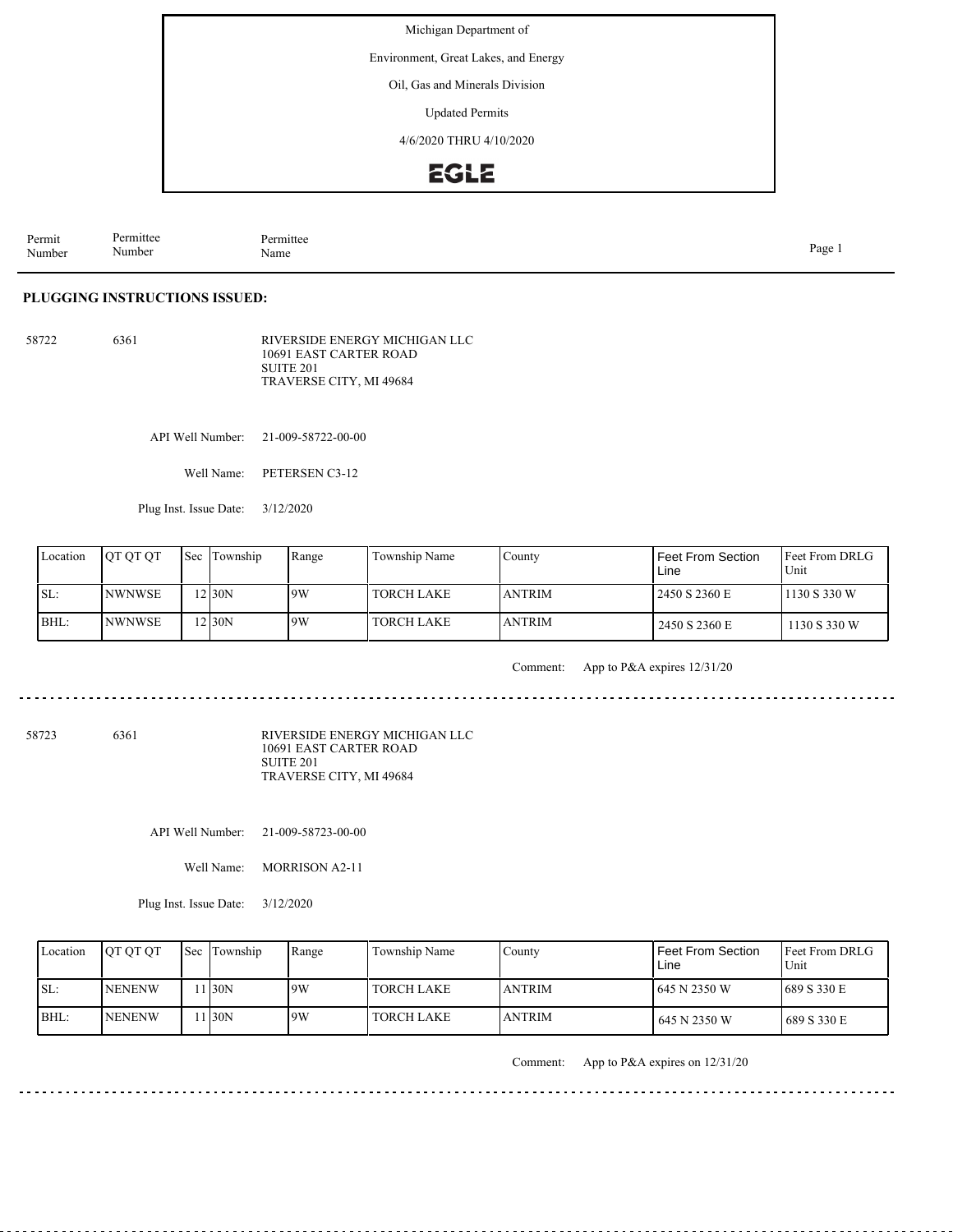Environment, Great Lakes, and Energy

Oil, Gas and Minerals Division

Updated Permits

4/6/2020 THRU 4/10/2020

# **EGLE**

| Permit<br>Number | Permittee<br>Number    | Permittee<br>Name                                                                           | Page 2 |
|------------------|------------------------|---------------------------------------------------------------------------------------------|--------|
| 58724            | 6461                   | RIVIERA OPERATING LLC<br><b>600 TRAVIS STREET</b><br><b>SUITE 1700</b><br>HOUSTON, TX 77002 |        |
|                  | API Well Number:       | 21-009-58724-00-00                                                                          |        |
|                  | Well Name:             | <b>MCLACHLAN D1-2</b>                                                                       |        |
|                  | Plug Inst. Issue Date: | 3/12/2020                                                                                   |        |

|      | Location | <b>IOT OT OT</b> | <b>Sec</b> Township | Range | Township Name | County         | Feet From Section<br>Line | <b>IFeet From DRLG</b><br>Unit |
|------|----------|------------------|---------------------|-------|---------------|----------------|---------------------------|--------------------------------|
| ISL: |          | ISESWSW          | 2130N               | 19W   | l TORCH LAKE  | <b>JANTRIM</b> | 515 S 1000 W              | 1515 S 330 E                   |
|      | IBHL:    | ISESWSW          | 2130N               | 19W   | TORCH LAKE    | <b>JANTRIM</b> | 515 S 1000 W              | 1515 S 330 E                   |

<u>. . . . . . . . .</u>

Comment: App to P&A expires on 12/31/20

. . . . . . . . . . . . . . . . . . . .

<u>. . . . . . . .</u>

58733 6361

RIVERSIDE ENERGY MICHIGAN LLC 10691 EAST CARTER ROAD SUITE 201 TRAVERSE CITY, MI 49684

API Well Number: 21-009-58733-00-00

Well Name: MCLACHLAN D3-13

Plug Inst. Issue Date: 3/12/2020

| Location | <b>OT OT OT</b> | <b>Sec Township</b> | Range | Township Name     | Countv        | l Feet From Section<br>Line | <b>IFeet From DRLG</b><br>Unit |
|----------|-----------------|---------------------|-------|-------------------|---------------|-----------------------------|--------------------------------|
| ISL:     | <b>INESWSE</b>  | $3$ 30N             | 9W    | TORCH LAKE        | <b>ANTRIM</b> | 1990 S 1420 E               | 330 N 1220 W                   |
| BHL:     | <b>NESWSE</b>   | 3 30N               | 9W    | <b>TORCH LAKE</b> | <b>ANTRIM</b> | 990 S 1420 E                | 330 N 1220 W                   |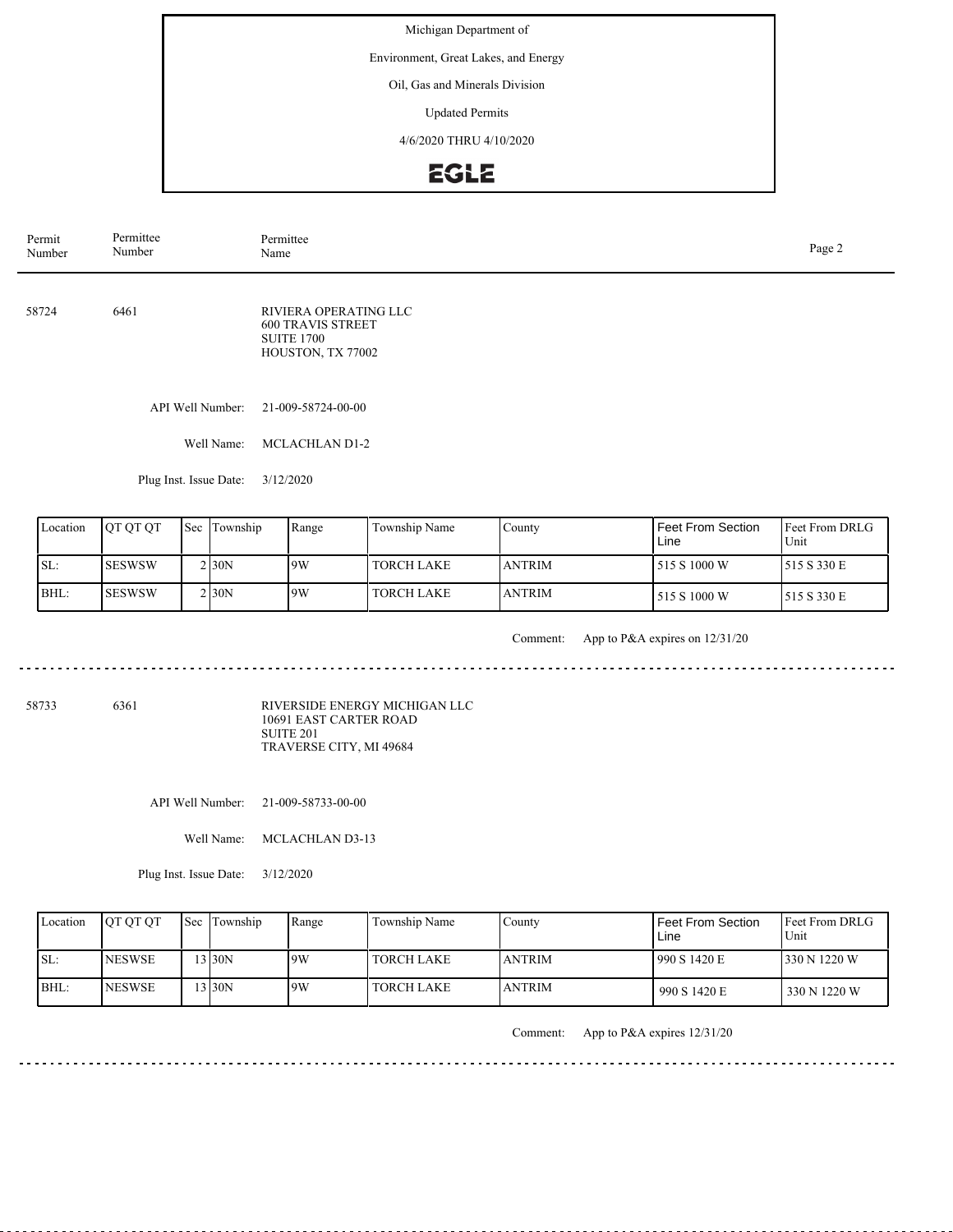Environment, Great Lakes, and Energy

Oil, Gas and Minerals Division

Updated Permits

4/6/2020 THRU 4/10/2020

# EGLE

| Permit<br>Number | Permittee<br>Number    | Permittee<br>Name                                                                                          | Page 3 |
|------------------|------------------------|------------------------------------------------------------------------------------------------------------|--------|
| 58734            | 6361                   | RIVERSIDE ENERGY MICHIGAN LLC<br>10691 EAST CARTER ROAD<br>SUITE <sub>201</sub><br>TRAVERSE CITY, MI 49684 |        |
|                  | API Well Number:       | 21-009-58734-00-00                                                                                         |        |
|                  | Well Name:             | MCLACHLAN C3-13                                                                                            |        |
|                  | Plug Inst. Issue Date: | 3/12/2020                                                                                                  |        |

|      | Location | <b>IOT OT OT</b> | <b>Sec</b> Township | Range | Township Name | County         | Feet From Section<br>Line | <b>IFeet From DRLG</b><br>Unit |
|------|----------|------------------|---------------------|-------|---------------|----------------|---------------------------|--------------------------------|
| SL:  |          | <b>INWNWSE</b>   | $3$ 30N             | 9W    | I TORCH LAKE  | <b>JANTRIM</b> | 2055 S 2590 E             | 585 N 1270 E                   |
| BHL: |          | INWNWSE          | $3$ 30N             | 19W   | l TORCH LAKE  | <b>JANTRIM</b> | 2055 S 2590 E             | 585 N 1270 E                   |

<u>. . . . . . . . .</u>

Comment: App to P&A expires 12/31/20

. . . . . . . . . . . . . . . . . .

<u>. . . . . . . .</u>

 $\frac{1}{2} \left( \frac{1}{2} \right) \left( \frac{1}{2} \right) \left( \frac{1}{2} \right) \left( \frac{1}{2} \right)$ 

58739 6361

RIVERSIDE ENERGY MICHIGAN LLC 10691 EAST CARTER ROAD SUITE 201 TRAVERSE CITY, MI 49684

API Well Number: 21-009-58739-00-00

Well Name: AMOS B4-14

Plug Inst. Issue Date: 3/12/2020

| Location | <b>OT OT OT</b> | <b>Sec Township</b> | Range | Township Name     | Countv        | l Feet From Section<br>Line | <b>IFeet From DRLG</b><br>Unit |
|----------|-----------------|---------------------|-------|-------------------|---------------|-----------------------------|--------------------------------|
| ISL:     | <b>ISWSENE</b>  | 4 30N               | 9W    | TORCH LAKE        | <b>ANTRIM</b> | 12150 N 1054 E              | 1528 S 1054 E                  |
| BHL:     | <b>ISWSENE</b>  | 4 30N               | 9W    | <b>TORCH LAKE</b> | <b>ANTRIM</b> | 2150 N 1054 E               | 528 S 1054 E                   |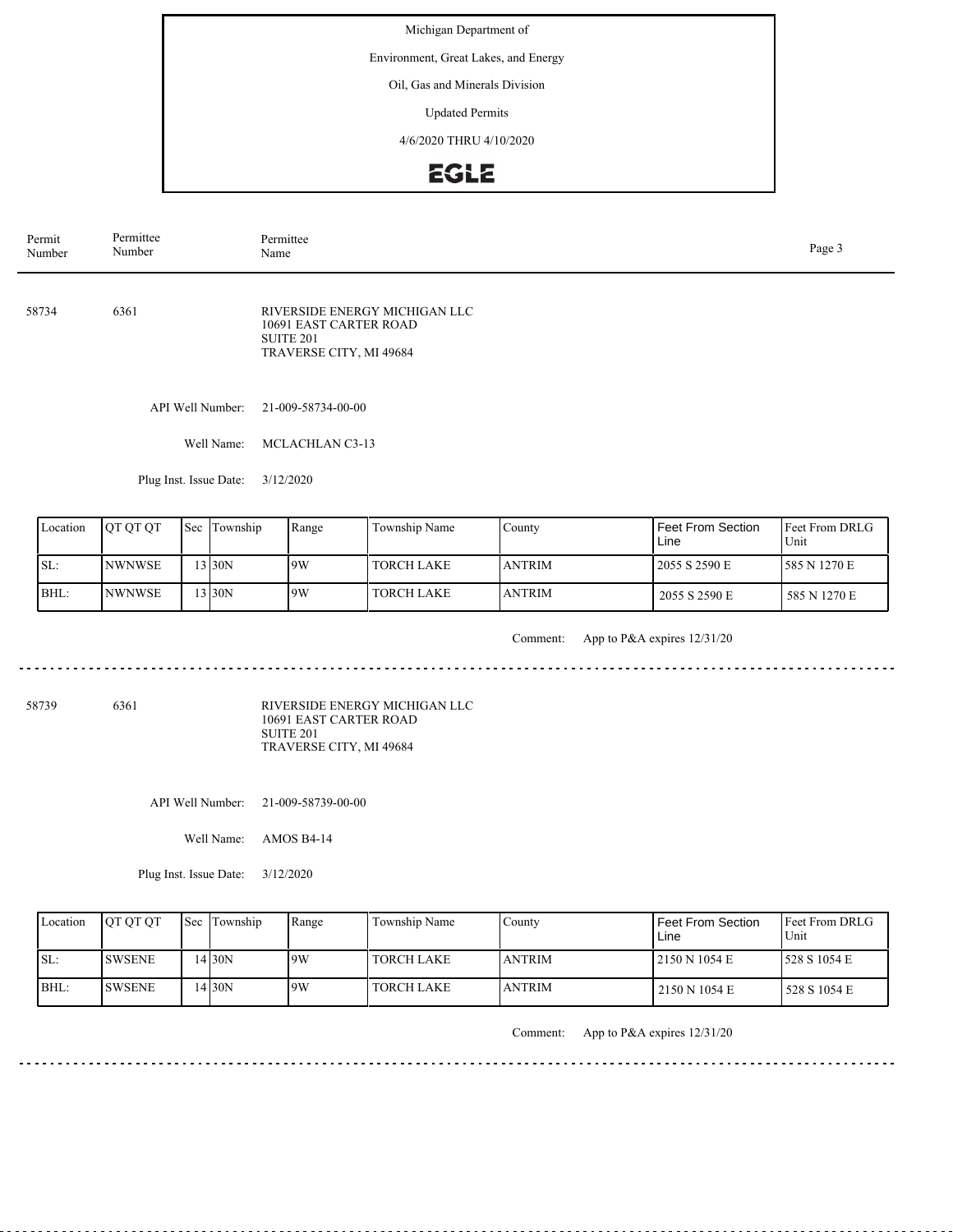Environment, Great Lakes, and Energy

Oil, Gas and Minerals Division

Updated Permits

4/6/2020 THRU 4/10/2020

# **EGLE**

| Permit<br>Number | Permittee<br>Number    |     |                  | Permittee<br>Name                                                                                      |               |        |                                  |                        |  |  |
|------------------|------------------------|-----|------------------|--------------------------------------------------------------------------------------------------------|---------------|--------|----------------------------------|------------------------|--|--|
| 58740            | 6361                   |     |                  | RIVERSIDE ENERGY MICHIGAN LLC<br>10691 EAST CARTER ROAD<br><b>SUITE 201</b><br>TRAVERSE CITY, MI 49684 |               |        |                                  |                        |  |  |
|                  |                        |     | API Well Number: | 21-009-58740-00-00                                                                                     |               |        |                                  |                        |  |  |
|                  |                        |     | Well Name:       | HUBBELL A4-14                                                                                          |               |        |                                  |                        |  |  |
|                  | Plug Inst. Issue Date: |     | 3/12/2020        |                                                                                                        |               |        |                                  |                        |  |  |
| Location         | QT QT QT               | Sec | Township         | Range                                                                                                  | Township Name | County | <b>Feet From Section</b><br>Line | Feet From DRLG<br>Unit |  |  |

| Location | <b>IOT OT OT</b> | <b>Sec Township</b> | Range | Township Name     | County         | l Feet From Section<br>Line | <b>IFeet From DRLG</b><br>Unit |
|----------|------------------|---------------------|-------|-------------------|----------------|-----------------------------|--------------------------------|
| ISL:     | <b>INENENE</b>   | 14130N              | 9W    | <b>TORCH LAKE</b> | <b>JANTRIM</b> | 330 N 500 E                 | 330 N 500 E                    |
| BHL:     | <b>INENENE</b>   | $.4$ 30N            | 9W    | <b>TORCH LAKE</b> | <b>JANTRIM</b> | 330 N 500 E                 | 330 N 500 E                    |

<u>. . . . . . . . .</u>

Comment: App to P&A expires 12/31/20

. . . . . . . . . . . . . . . . . .

. . . . . . . . . . . . . .

 $\frac{1}{2} \left( \frac{1}{2} \right) \left( \frac{1}{2} \right) \left( \frac{1}{2} \right) \left( \frac{1}{2} \right)$ 

58741 6361

RIVERSIDE ENERGY MICHIGAN LLC 10691 EAST CARTER ROAD SUITE 201 TRAVERSE CITY, MI 49684

API Well Number: 21-009-58741-00-00

Well Name: AMOS B1-14 HD1

True Vertical Depth: 752

Plug Inst. Issue Date: 3/12/2020

| Location | <b>OT OT OT</b> | <b>Sec Township</b> | Range | Township Name     | County         | I Feet From Section<br>Line | <b>IFeet From DRLG</b><br>Unit |
|----------|-----------------|---------------------|-------|-------------------|----------------|-----------------------------|--------------------------------|
| SL:      | <b>ISESWNW</b>  | 4130N               | 19W   | <b>TORCH LAKE</b> | <b>JANTRIM</b> | l 2336 N 755 W              |                                |
| BHL:     | <b>SWSENW</b>   | 4130N               | 9W    | <b>TORCH LAKE</b> | <b>JANTRIM</b> | 12333 N 1977 W              | 1353 S 694 E                   |

 $- - - - - -$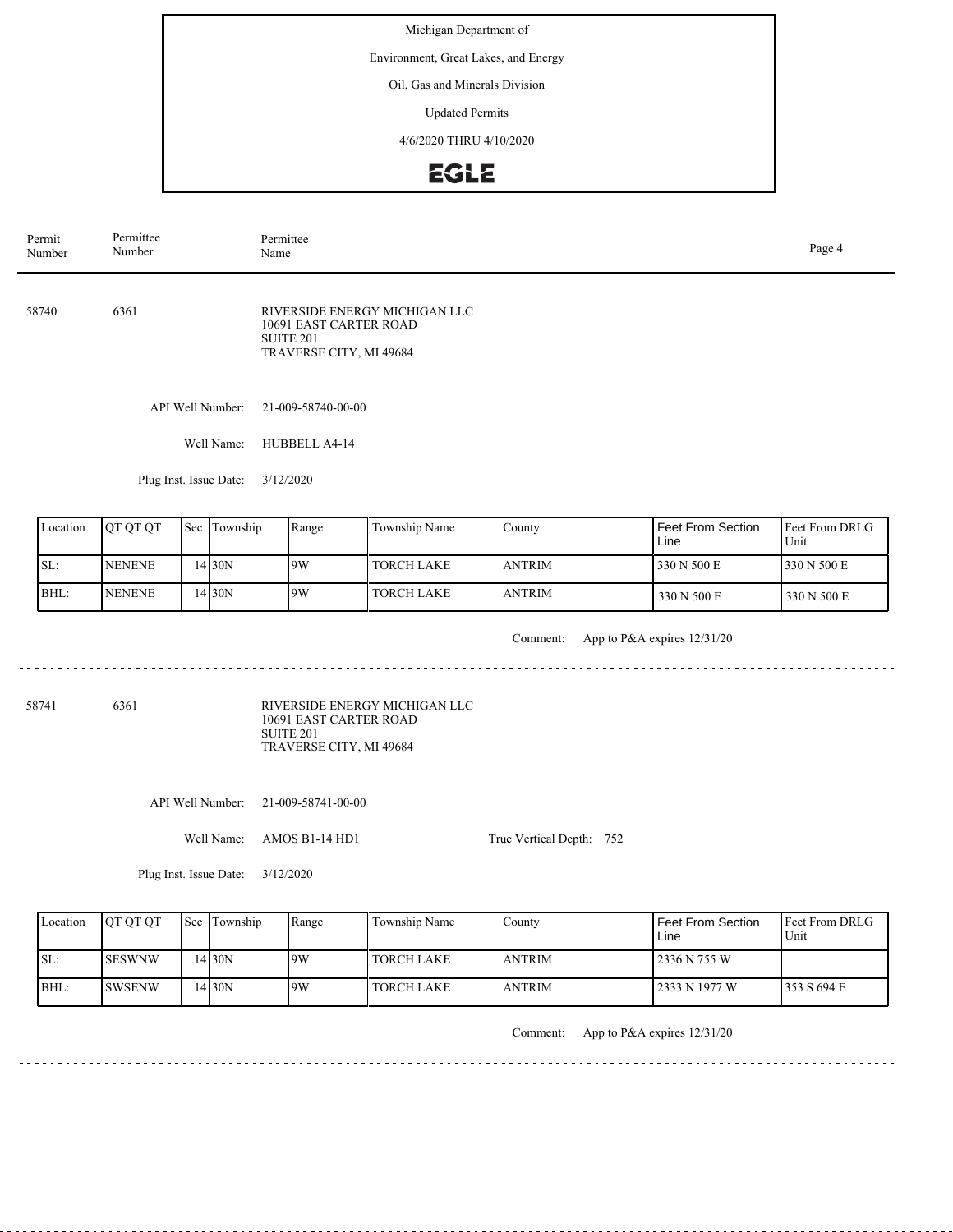Environment, Great Lakes, and Energy

Oil, Gas and Minerals Division

Updated Permits

4/6/2020 THRU 4/10/2020

### **EGLE**

API Well Number: 21-009-58742-00-00 Well Name: AMOS A2-14 HD1 Plug Inst. Issue Date: 3/12/2020 True Vertical Depth: 720 58742 6361  $F_{\text{ref}}$  From DDI $\subset$ Unit Feet From Section Line  $\overline{\Gamma_{\text{C}}}$ Location | QT QT QT | Sec | Township | Range | Township Name RIVERSIDE ENERGY MICHIGAN LLC 10691 EAST CARTER ROAD SUITE 201 TRAVERSE CITY, MI 49684 Permit Number Permittee Number Permittee<br>Name Name Page 5

| ∎∟ocation | TOT OF OT      | <b>ISec Hownship</b> | Range | Township Name     | County        | <b>Feet From Section</b><br>Line | <b>IFeet From DRLG</b><br>Unit |
|-----------|----------------|----------------------|-------|-------------------|---------------|----------------------------------|--------------------------------|
| ISL:      | <b>INENENW</b> | 14130N               | 9W    | <b>TORCH LAKE</b> | <b>ANTRIM</b> | 400 N 2355 W                     |                                |
| BHL:      | INWNENW        | $.4$ 30N             | 9W    | <b>TORCH LAKE</b> | <b>ANTRIM</b> | 380 N 1677 W                     | 1380 N 1008 E                  |

. . . . . . . . . . . . . . . . . .

Comment: App to P&A expires 12/31/20

58743 6361

RIVERSIDE ENERGY MICHIGAN LLC 10691 EAST CARTER ROAD SUITE 201 TRAVERSE CITY, MI 49684

API Well Number: 21-009-58743-00-00

Well Name: PETERSON C1-13 SWD

Plug Inst. Issue Date: 3/12/2020

| Location | <b>IOT OT OT</b> | <b>Sec Township</b> | Range | Township Name | Countv        | Feet From Section<br>Line | <b>IFeet From DRLG</b><br>Unit |
|----------|------------------|---------------------|-------|---------------|---------------|---------------------------|--------------------------------|
| ISL:     | <b>NENWSW</b>    | $3$ 30N             | 9W    | TORCH LAKE    | <b>ANTRIM</b> | 2330 S 1119 W             |                                |
| BHL:     | <b>NENWSW</b>    | 13 <sub>30N</sub>   | 9W    | TORCH LAKE    | <b>ANTRIM</b> | 2330 S 1119 W             |                                |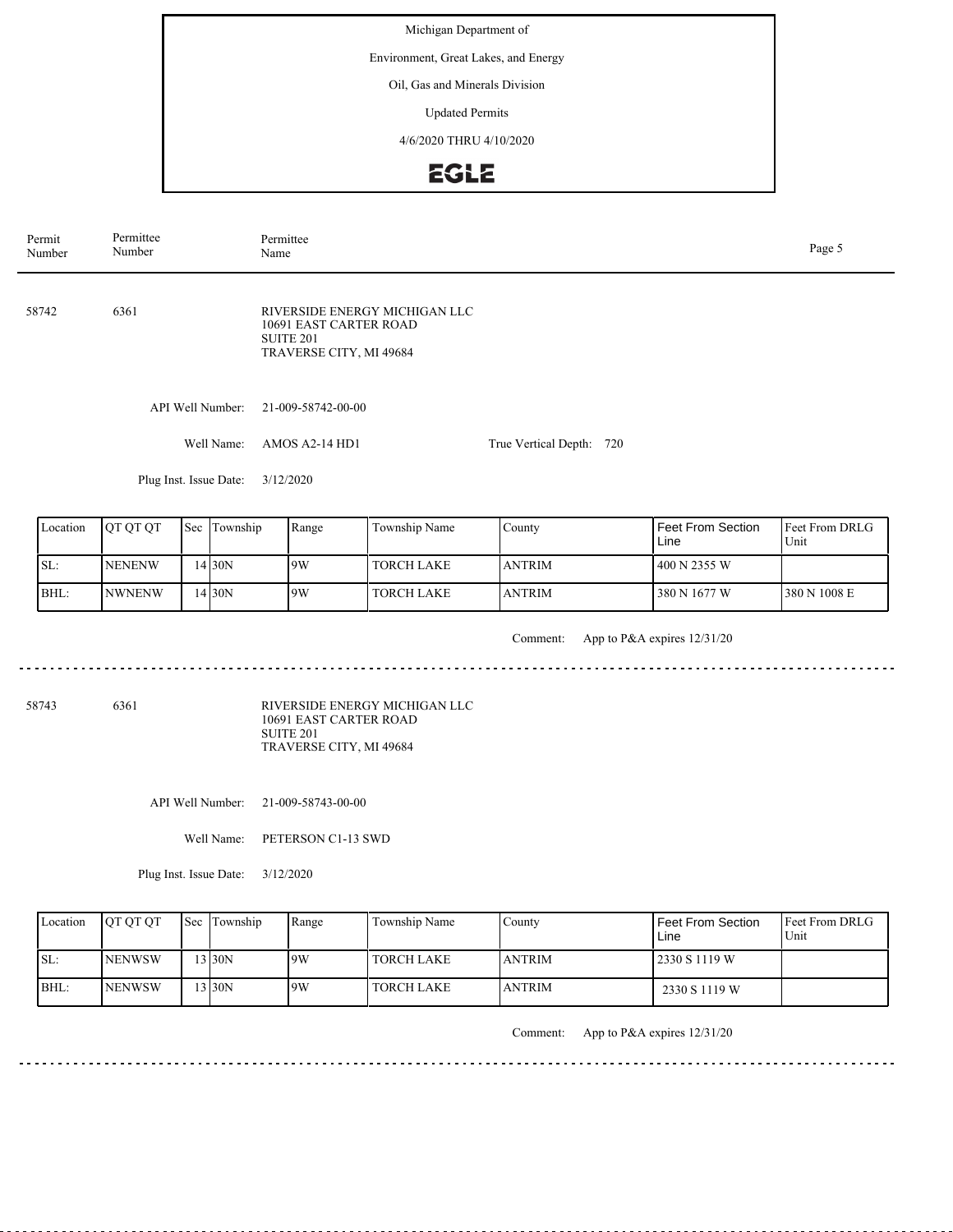Environment, Great Lakes, and Energy

Oil, Gas and Minerals Division

Updated Permits

4/6/2020 THRU 4/10/2020

#### **EGLE**

API Well Number: 21-009-60207-00-00 Well Name: ALTONEN A1-13 Plug Inst. Issue Date: 3/12/2020 True Vertical Depth: 60207 6361 RIVERSIDE ENERGY MICHIGAN LLC 10691 EAST CARTER ROAD SUITE 201 TRAVERSE CITY, MI 49684 Permit Number Permittee Number Permittee<br>Name Name Page 6

| Location | <b>JOT OT OT</b> | Sec | Township | Range | Township Name | County         | Feet From Section<br>Line | <b>IFeet From DRLG</b><br>Unit |
|----------|------------------|-----|----------|-------|---------------|----------------|---------------------------|--------------------------------|
| ISL:     | <b>INENWNW</b>   |     | $3$ 30N  | 19W   | l TORCH LAKE  | <b>JANTRIM</b> | 300 N 1015 W              | 2970 N 5690 E                  |
| BHL:     | <b>INENWNW</b>   |     | $3$ 30N  | 19W   | l TORCH LAKE  | <b>JANTRIM</b> | 300 N 1015 W              | 2970 N 5690 E                  |

<u>. . . . . . . .</u>

Comment: App to P&A expires 12/31/20

<u>. . . . . . . . . . . . . . . . . .</u>

60208 6361

RIVERSIDE ENERGY MICHIGAN LLC 10691 EAST CARTER ROAD SUITE 201 TRAVERSE CITY, MI 49684

API Well Number: 21-009-60208-00-00

Well Name: AMOS C4-14

Plug Inst. Issue Date: 3/12/2020

| Location | <b>OT OT OT</b> | <b>Sec Township</b> | Range | Township Name | Countv        | Feet From Section<br>Line | <b>IFeet From DRLG</b><br>Unit |
|----------|-----------------|---------------------|-------|---------------|---------------|---------------------------|--------------------------------|
| ISL:     | <b>SWNESE</b>   | 4130N               | 9W    | l TORCH LAKE  | <b>ANTRIM</b> | 1666 S 1011 E             | 330 S 330 W                    |
| BHL:     | <b>ISWNESE</b>  | 4130N               | 9W    | TORCH LAKE    | <b>ANTRIM</b> | 1666 S 1011 E             | 330 S 330 W                    |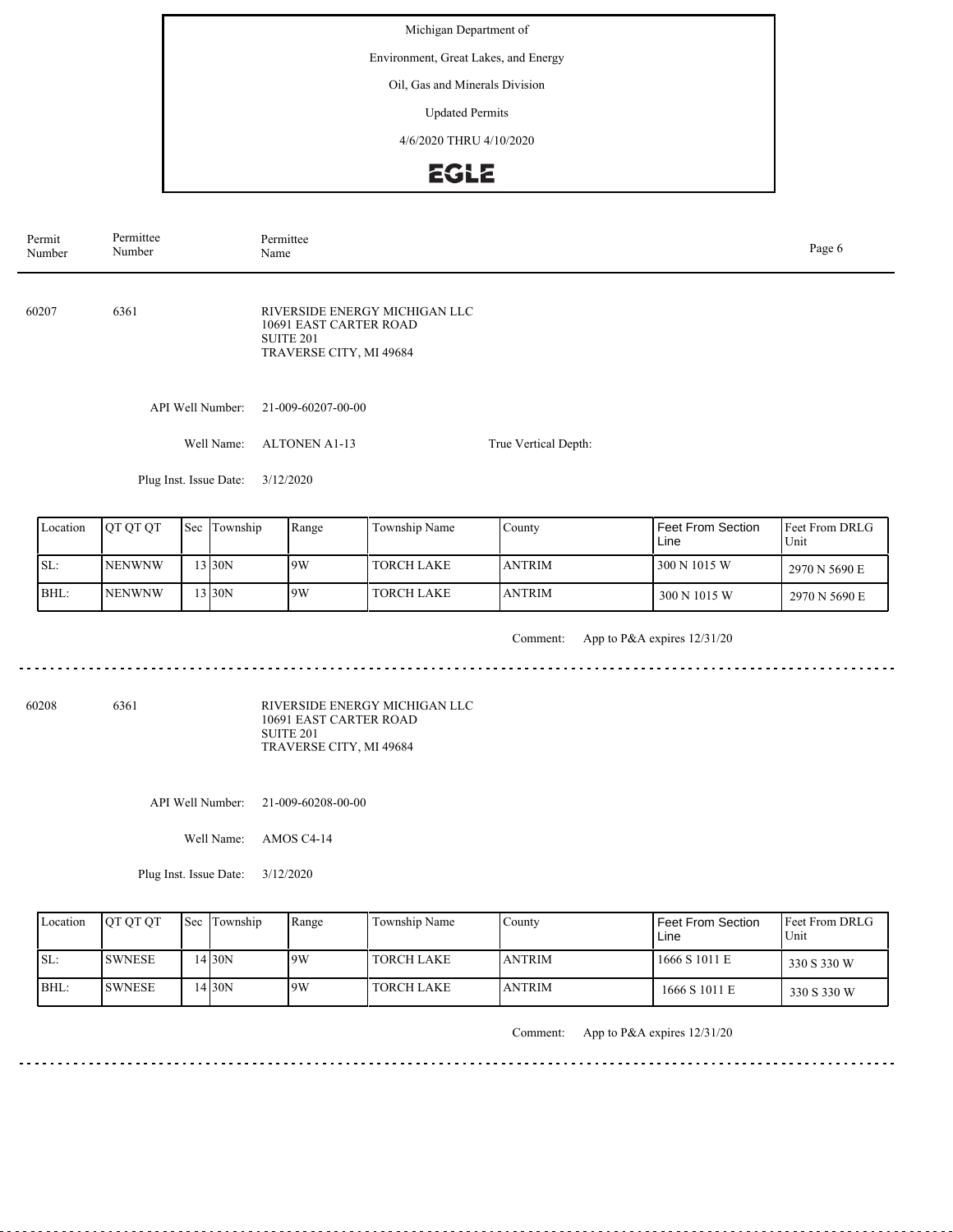Environment, Great Lakes, and Energy

Oil, Gas and Minerals Division

Updated Permits

4/6/2020 THRU 4/10/2020

# **EGLE**

| Permit<br>Number | Permittee<br>Number    | Permittee<br>Name                                                                                      | Page 7 |
|------------------|------------------------|--------------------------------------------------------------------------------------------------------|--------|
| 60209            | 6361                   | RIVERSIDE ENERGY MICHIGAN LLC<br>10691 EAST CARTER ROAD<br><b>SUITE 201</b><br>TRAVERSE CITY, MI 49684 |        |
|                  | API Well Number:       | 21-009-60209-00-00                                                                                     |        |
|                  | Well Name:             | PETERSEN D3-12                                                                                         |        |
|                  | Plug Inst. Issue Date: | 3/12/2020                                                                                              |        |
|                  |                        |                                                                                                        |        |

| Location | <b>IOT OT OT</b> | <b>Sec Township</b> | Range | Township Name     | County         | Feet From Section<br>Line | <b>IFeet From DRLG</b><br>Unit |
|----------|------------------|---------------------|-------|-------------------|----------------|---------------------------|--------------------------------|
| SL:      | <b>ISWSWSE</b>   | 2130N               | 9W    | <b>TORCH LAKE</b> | <b>JANTRIM</b> | 353 S 2363 E              | 2313 N 330 W                   |
| BHL:     | <b>ISWSWSE</b>   | 2 30N               | 19W   | <b>TORCH LAKE</b> | <b>JANTRIM</b> | 353 S 2363 E              | 2313 N 330 W                   |

<u>. . . . . . . . .</u>

Comment: App to P&A expires 12/31/20

<u>. . . . . . . . . . . . .</u>

60210 6361

RIVERSIDE ENERGY MICHIGAN LLC 10691 EAST CARTER ROAD SUITE 201 TRAVERSE CITY, MI 49684

API Well Number: 21-009-60210-00-00

Well Name: PETERSON D1-13

Plug Inst. Issue Date: 3/12/2020

| Location | <b>OT OT OT</b> | <b>Sec Township</b> | Range | Township Name | Countv        | Feet From Section<br>Line | <b>IFeet From DRLG</b><br>Unit |
|----------|-----------------|---------------------|-------|---------------|---------------|---------------------------|--------------------------------|
| ISL:     | <b>INESWSW</b>  | $3$ 30N             | 9W    | l TORCH LAKE  | <b>ANTRIM</b> | 1054 S 1100 W             | 1054 S 1100 W                  |
| BHL:     | <b>INESWSW</b>  | $3$ 30N             | 9W    | TORCH LAKE    | <b>ANTRIM</b> | 1054 S 1100 W             | 1054 S 1100 W                  |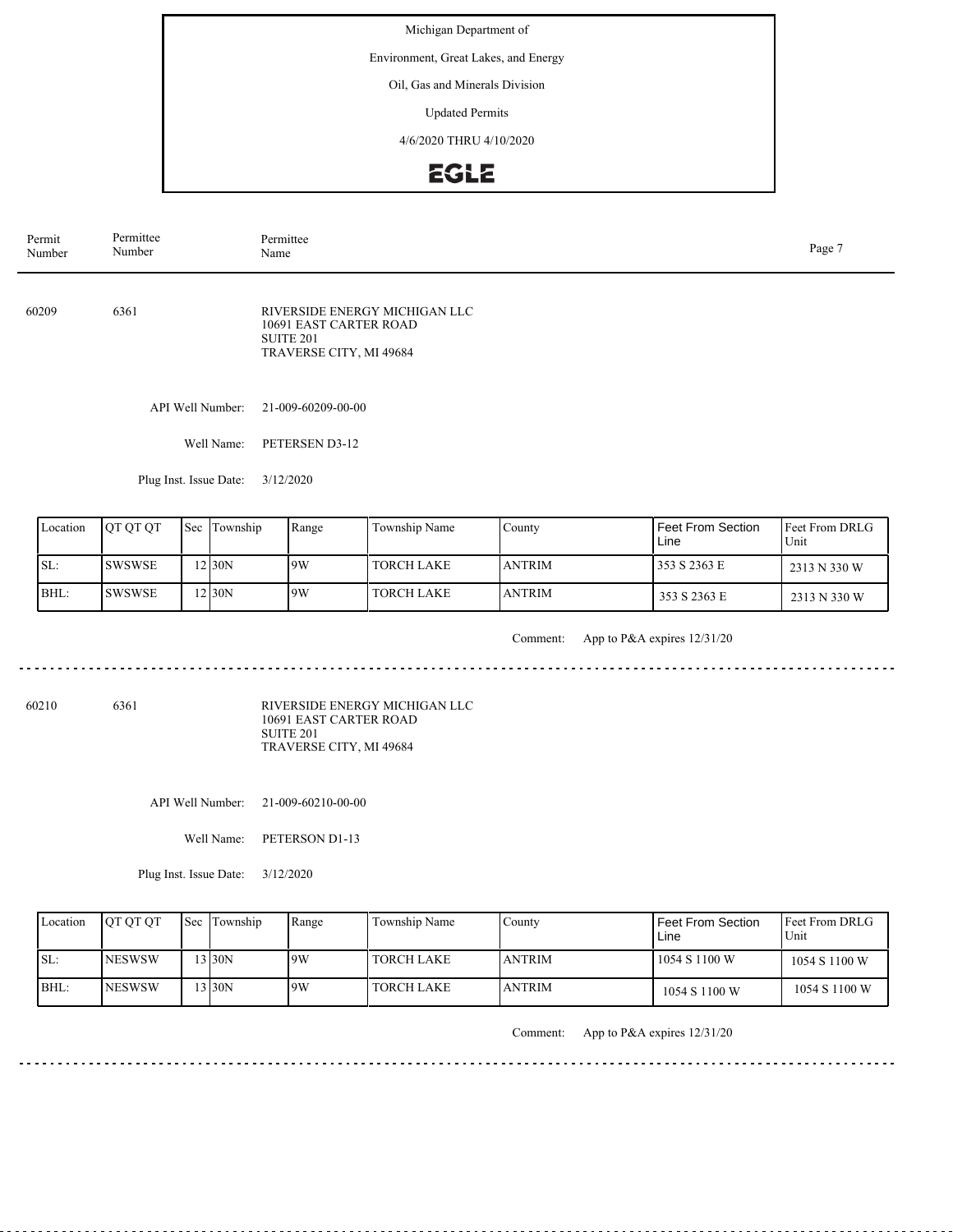Environment, Great Lakes, and Energy

Oil, Gas and Minerals Division

Updated Permits

4/6/2020 THRU 4/10/2020

### **EGLE**

Permit Number Permittee Number Permittee<br>Name Name Page 8

#### **RECORD OF WELL PLUGGING:**

| 49107 | 104 |                         | WEST BAY EXPLORATION<br><b>COMPANY</b>              |               |
|-------|-----|-------------------------|-----------------------------------------------------|---------------|
|       |     |                         | 13685 S WEST BAYSHORE DR<br>TRAVERSE CITY, MI 49684 |               |
|       |     |                         | API Well Number: 21-125-49107-00-00                 |               |
|       |     |                         | Well Name: KENSINGTON METROPARKS 2-<br>32           | True Vertical |
|       |     | Plugging Date: 2/1/2020 |                                                     |               |

| Location | <b>OT OT OT</b> | Sec | Township           | Range | Township Name  | County    | <b>Feet From Section</b><br>Line | <b>IFeet From DRLG</b><br>Unit |
|----------|-----------------|-----|--------------------|-------|----------------|-----------|----------------------------------|--------------------------------|
| SL:      | <b>NWSESW</b>   |     | $29$ <sub>2N</sub> | 7E    | <b>MILFORD</b> | IOAKLAND. | 840 S 1054 E                     |                                |
| $IBHL$ : | ISWSENW         |     | $32$ $2N$          | 7E    | <b>MILFORD</b> | IOAKLAND. | 245 S 779 E                      | 245 S 541 W                    |

Depth: 3942

54360 104

WEST BAY EXPLORATION COMPANY

13685 S WEST BAYSHORE DR TRAVERSE CITY, MI 49684

API Well Number: 21-125-54360-00-00

Well Name: KENSINGTON METROPARK 1-31 True Vertical Depth: 3970

Plugging Date: 1/24/2020

| Location | <b>IOT OT OT</b> | <b>Sec</b> Township | Range | Township Name | County         | Feet From Section<br>Line | <b>IFeet From DRLG</b><br>Unit |
|----------|------------------|---------------------|-------|---------------|----------------|---------------------------|--------------------------------|
| SL:      | <b>SESESE</b>    | $30$  2N            |       | MILFORD       | IOAKLAND-      | 456 S 255 E               |                                |
| BHL      | <b>ISENWNE</b>   | $31$ <sub>2N</sub>  | 7E    | MILFORD       | <b>OAKLAND</b> | 1183 N 1440 E             | 1183 N 1205 w                  |